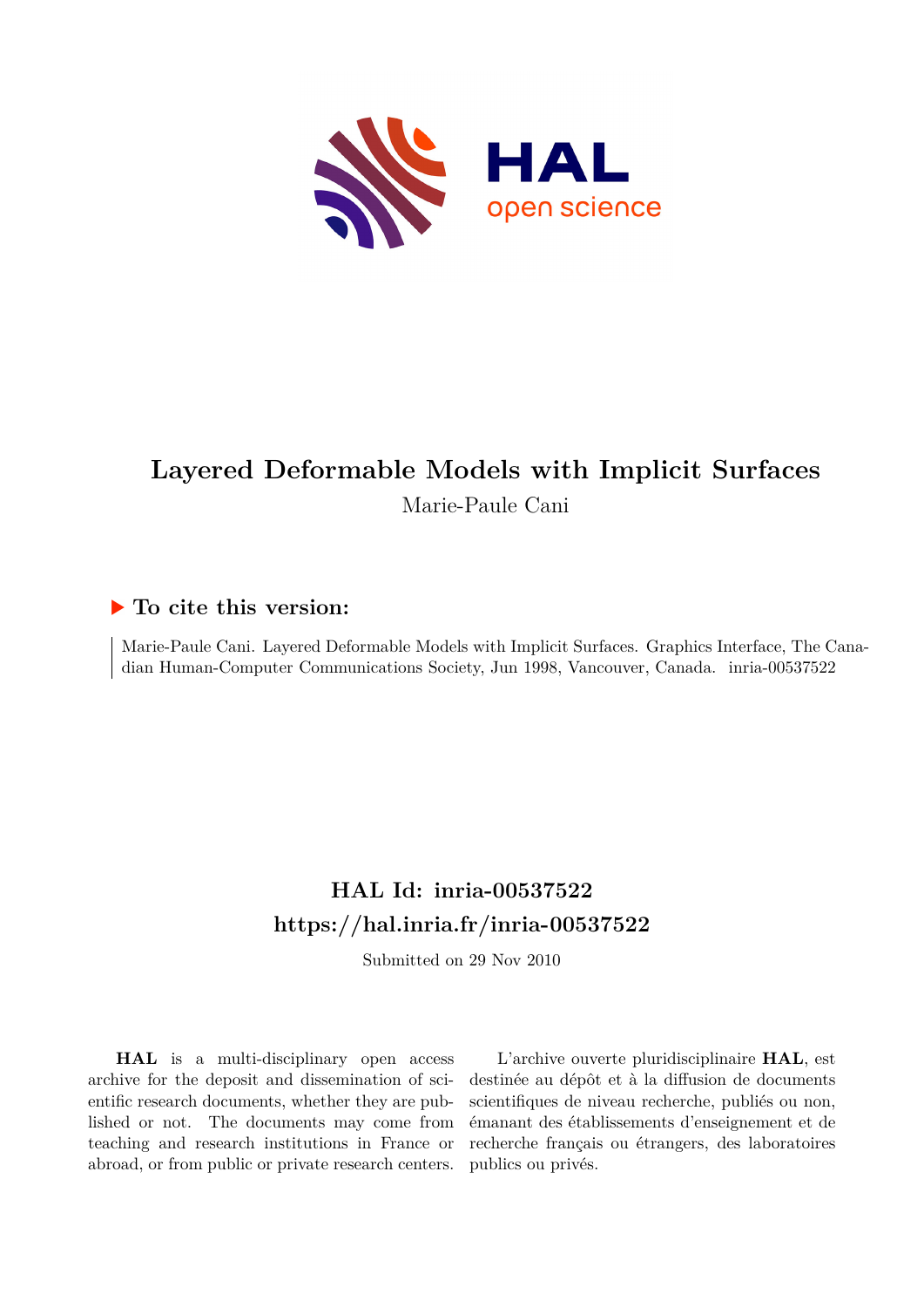# **Layered Deformable Models with Implicit Surfaces**

Marie-Paule Cani-Gascuel

iMAGIS/GRAVIR-IMAG<sup>1</sup> BP53, 38041 Grenoble Cedex 9 - France,

e-mail: Marie-Paule.Cani@imag.fr

#### *Abstract*

Several challenging problems in the animation of deformable objects can be solved by combining existing models with implicit surfaces. The latter are used as an extra layer which coats any kind of structure that moves and deforms over time. Implicit surfaces detect collisions, model local deformations, and transmit response forces to the inner structures. They also control the variations of the object's volume. We present several applications from the animation of organic shapes to the simulation of soft inelastic substances that can separate into smaller pieces or fuse into larger ones.

#### *Resum ´ e´*

Plusieurs problèmes difficiles dans le domaine de l'animation d'objets déformables peuvent être résolus en combinant les modèles existants avec des surfaces implicites. Utilisées pour habiller une structure en mouvement, ces dernières détectent les collisions, modélisent les déformations locales qui en résultent, et transmettent les forces de réponse à la structure interne. Elles peuvent également contrôler les variations de volume de l'objet  $\alpha$  animer. Nous présentons plusieurs applications, allant de l'animation de formes organiques à la simulation de substances hautement déformables.

#### **1 Introduction**

Animating objects that deform over time is one of the main challenges of Computer Animation. Physicallybased models provide physically-based models provide very good tools for automating the animation of inanimate objects [27, 26, 22, 31]. They may also be used in combination with other techniques for animating complex organic shapes such as animals or human figures [17, 5, 14]. In all cases, the capability of surfaces to respond to collisions with other objects in a scene by deforming locally in the contact region is an important aspect of realism. Controlling the variations of an object's volume is very important too: most inanimate material maintain their volume to a constant value [23], while animating local changes of volume is needed in character animation [5].

As emphasized in [5], a layered construction is an efficient tool for creating complex models for animation. It often provides the user with parameters that are more intuitive and easier to use. Layered constructions were used for instance in [26, 5, 11, 17, 13]. In most cases, an inner layer controls large scale behavior (global motion and large scale deformations) while layers modeling flesh and skin provide the deformations of the surface to be rendered. Ideally, this surface should be used instead of the inner structure for detecting and processing collisions with other objects. Due to the complexity of most surface models, this can scarcely be done. For instance, in [17, 13], the inner structure animates the control points of a spline surface modeling the "skin" of the model, but the equation of the surface is not used for collision detection. Similarly, the flesh and skin layers should be used instead of the inner structure for providing control on the object's volume.

Implicit surfaces generated by skeletons such as blobs, metaballs and soft objects [3] are especially well suited to a layered construction. Defined as iso-surfaces of scalar fields that decrease with the distance to a geometric skeleton, they immediately follow the motion of the latter. There is no restriction on the motion of the skeleton:

- In character animation, the skeletal elements are defined with respect to an articulated structure made of connected rigid links. The implicit surface that fleshes it builds convincing organic shapes [25, 30] that may be coated with a parametric "skin" (such as a B-spline which control points are projected at each time step onto the isosurface) to ease texture mapping and rendering.
- If an unstructured skeleton such as a particle system is used, the number of connected components of the implicit surface will change according to the time varying distance between particles. This gives an easy way of modeling highly deformable substances subject to topological changes, such as viscous liquids [18, 28, 29].

However the implicit surface is used as a purely geometric layer in all the works referenced above. It does not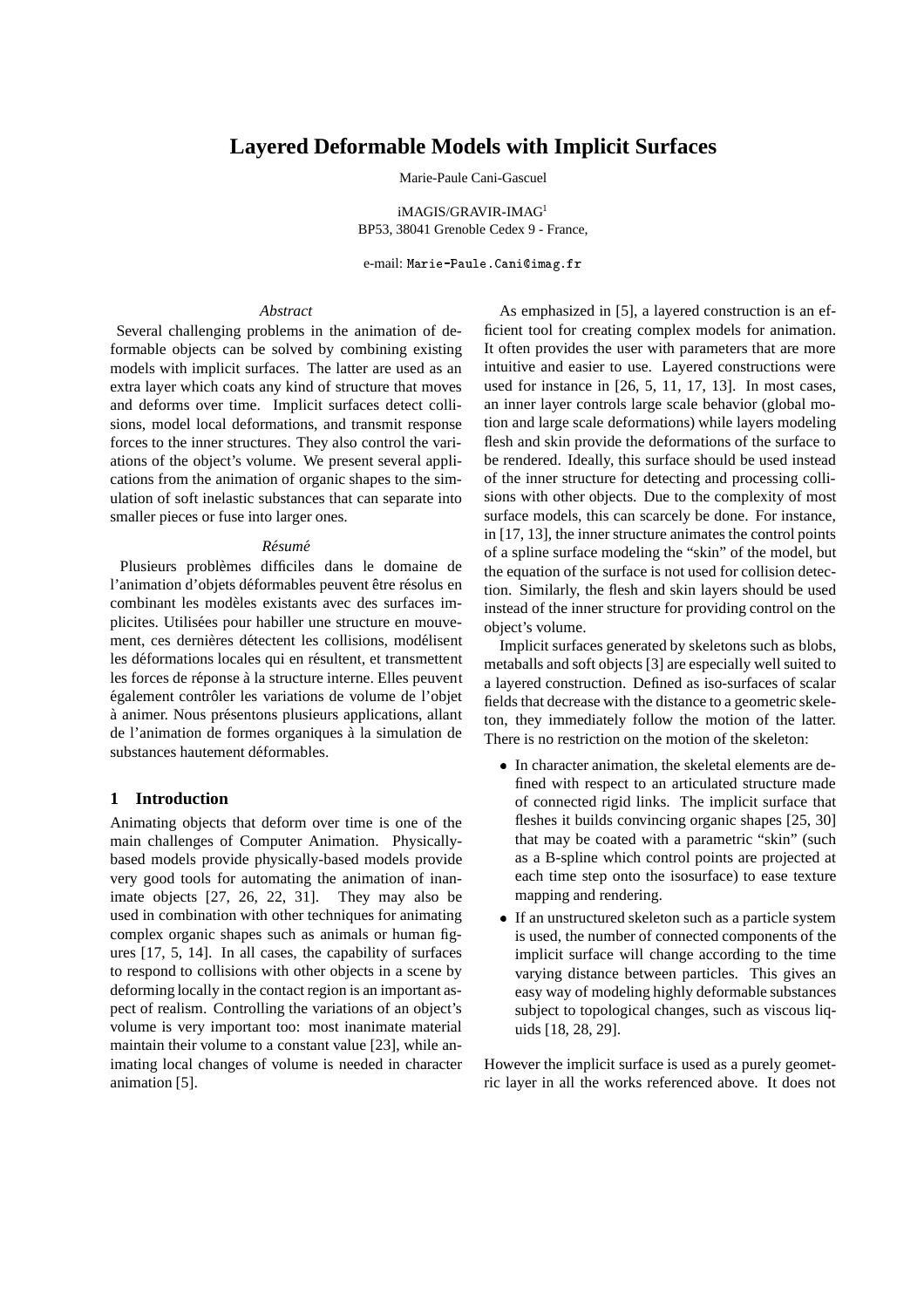detect collisions, and no local deformation is generated in this case, although the flesh layer should be "soft".

This paper shows that implicit surfaces can provide an *active* deformable layer that offers control over an object's volume and handles collisions, including the precise modeling of surfaces of contact with obstacles. Implicit surfaces are used as an extra layer that coats any kind of structure that moves and deforms over time. While the base structure computes large scale behavior, the implicit layer models both "flesh" and "skin": it generates local deformations during collisions, and can be used to maintain the object's volume to a specified value.

Section 2 introduces the layered approach we use. Sections 3 and 4 presents two benefits of using an implicit layer: the precise modeling of contact between deformable bodies, and the control of the object's volume. These techniques are illustrated in Sections 5 and 6 by two different applications: the design of organic shapes such as simplified characters and the animation of soft inelastic substances capable of separation and fusion.

# **2 Layered Models Using Implicit Surfaces 2.1 Implicit surfaces generated by skeletons**

An implicit surface [3] generated by a set of skeletons  $s_i$  (i = 1... n) with associated "field functions"  $f_i$  is defined, at the isovalue  $c$ , by:

$$
\{P \in \mathbb{R}^3 \mid f(P) = c\} \text{ where } f(P) = \sum_{i=1}^n f_i(P)
$$

It surrounds a solid whose points satisfy  $(f(P) > c)$ , which may have several disconnected components. Normal vectors are directed along the field's gradient. The skeletons  $s_i$  can be any geometric primitive admitting a well defined distance function: points, curves, parametric surfaces, simple volumes, etc. The field contributions  $f_i$  are decreasing functions of the distance to the associated skeleton. Most field functions associate a restricted scope of influence to each skeleton in order to provide local control of the surface and to optimize computations.

#### **2.2 Embedding implicit surfaces into a layered construction**

Implicit surfaces generated by skeletons can be easily embedded into a layered construction. In our framework, the user defines a deformable object by specifying:

1. A "base structure" with an associated animation algorithm. For instance, this structure could be a rigid solid, an articulated structure made of several such solids, a mass/spring network or a particle system animated with physically-based animation techniques. It may also be a hierarchy of local frames animated with either direct or inverse kinematics.

2. An implicit layer, that "coats" the base structure. This layer is built by defining the skeletons that generate the implicit surface in local frames of the base structure.

During an animation, the implicit layer immediately follows the motion and deformations of the base structure, coating it with a smooth surface that can be used for rendering. The topology of this surface may change over time, since the relative motion of skeletons may yield separation or blending.

#### **2.3 Animation algorithm**

As stressed before, the coherence between the representation of an object and the model used for collision processing is very important for generating convincing motion. Instead of using a purely geometric definition for the implicit layer, we use the implicit deformable model defined in [12]. This model, which will be reviewed in the next section, defines a correspondence between applied forces and deformations that approximates elastic behavior. It can therefore be used for collision processing.

The general scheme for animating the layered model develops as follows:

- 1. Animate the base structure (for instance, if it is a physically-based model, integrate its equations of motion according to externally-applied forces).
- 2. Compute the implicit layer from the new positions of the skeletons that generate it and from userdefined constraints on the oject's volume.
- 3. Use the implicit layer for detecting collisions, for modeling contacts between colliding objects (through the generation of local deformations), and for computing response forces.
- 4. Add these forces to the set of external actions applied to the base structure at the next time step.

If the base structure is not a physically-based model the response forces computed by the implicit layer will not influence subsequent large-scale motion. The layered model is still interesting since local deformations of the object's surface will be automatically generated.

#### **3 Deformation of Surfaces under Collisions**

The capability of surfaces to respond to collisions with other objects by deforming locally in the contact region is an important aspect of realism, whether the animation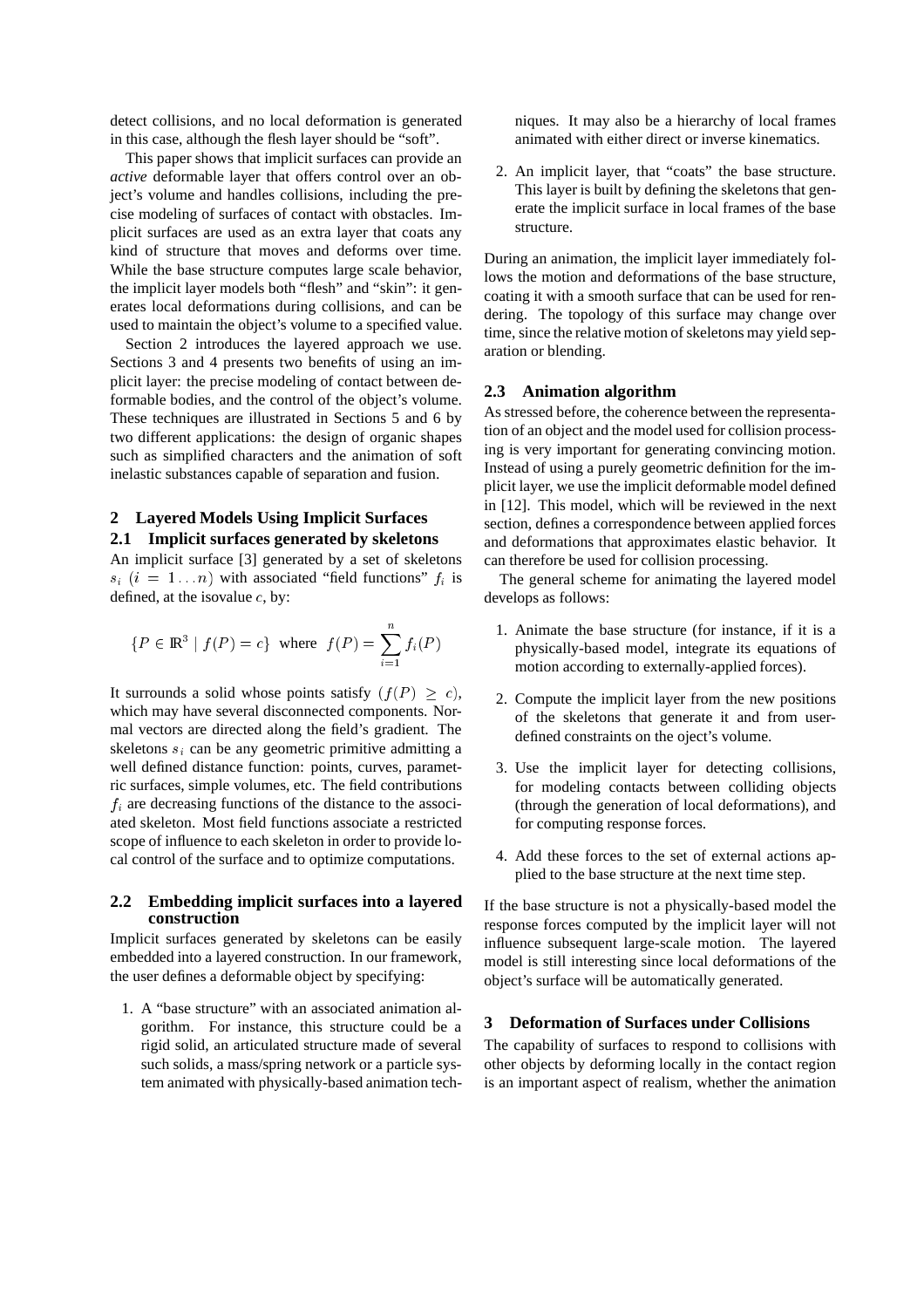is calculated by a physics-based model or not [16]. We expect an object that is compressed by a collision to "inflate" locally around the contact region to compensate the volume loss due to compression. Simulating such an effect during collisions using finite elements is an expensive process [14]. Implicit surfaces offer an alternative solution: collision detection is performed efficiently due to a simple inside/outside test associated with the implicit formulation of objects, precise contact surface is created between two colliding objects and the amount of surface compression imposed during a collision can be used to calculate the forces to be applied to the underlying skeleton in the following animation step. Finally, assuming that local deformations around the contact region are a purely visual effect without influence on the motion, a geometric model can be used to calculate them.

#### **3.1 Modeling collisions**

Implicit surfaces are particularly advantageous for collision detection: a given point  $P$  is inside an implicit object if and only if  $f(P) \geq c$ . This results in a simple detection of interpenetration with obstacles, which is achieved by performing the inside/outside test for a given implicit object on the discretization points of an obstacle.



Figure 1: Deformations during a collision between two deformable objects.

Let  $f_1$  and  $f_2$  be the field functions of the two objects. When an interpenetration is detected:

- 1. Negative compressing fields equal to  $c f_2$  and  $c$  $f_1$  are respectively added to the field functions  $f_1$ and  $f_2$  in the *interpenetration region* (see figure 1). It results in a local compression of the two objects and the creation of a contact surface defined by the equation  $f_1 = f_2$ .
- 2. At the same time, positive dilating fields are applied in the *propagation region* defined around the interpenetration region. These terms create local object dilation that appears around the contact surface. They are calculated so that the  $C<sup>1</sup>$  continuity of the deformed surface is preserved.

3. Reaction forces  $R_i$  are calculated on the contact surface, reflecting the elastic characteristics of the materials in the direction normal to the contact surface (see [12, 4, 3]):

$$
R_1 = (f_2 - c)N_1 = -(f_1 - c)N_2 = -R_2
$$

**3.2 Local deformations in the propagation area** Since only the contact forces calculated in step 3 influence the motion of objects, a purely geometric method can be used to calculate the local deformations in step 2.

Nevertheless, the  $C<sup>1</sup>$  continuity constraint is difficult to satisfy. A first solution to this problem was described in  $[12]$ . However, computing the field value at a point  $P$ required the search of the closest point  $P_0$  of the interpenetration region, which resulted into extremely expensive computations. We present a simple and efficient method for generating the same type of local deformation [20].

Modeling compression in the interpenetration region (step 1 above) is relatively intuitive since the field of each object is used to hollow out the others. We are looking for a similarly simple formulation for the dilation term.

To ensure the  $C<sup>1</sup>$  continuity of the deformed surfaces, their normals have to vary continuously, in particular on the border of the interpenetration region. Thus, at all points  $P_0$  lying on this border, the gradient of the dilation field has to be equal to the gradient of the compression field. Moreover, the dilation field and its derivatives have to be zero at the outside border of the propagation region, where the dilated part joins the undeformed object.

We have chosen to express the dilation term to be added to  $f_1$  in the propagation region as:

$$
b_1(f_2(P))
$$

where  $b_1$  is a function defined on the interval  $[c_1, c]$  that satisfies:

$$
b_1(c) = 0 \quad b'_1(c) = -1 \quad b_1(c_1) = 0 \quad b'_1(c_1) = 0
$$

The gradient of the compressing field function is equal to  $-\nabla f_2(P_0)$ . Thus, the tangent continuity constraint is satisfied at the border of the interpenetration region since:

$$
\nabla (b_1(f_2))(P_0) = b'_1(f_2(P_0)) \nabla f_2(P_0)
$$
  
=  $b'_1(c) \nabla f_2(P_0) = -\nabla f_2(P_0)$ 

The parameter  $c_1$ , associated with the object 1, controls the extent of the propagation region which is limited by the isosurface  $f_2(P) = c_1$  of the object 2. By definition of  $b_1$ , the value and derivatives of the dilation field are zero at this limit. In practice, the function shown in figure 2 is used for  $b_1$ . It is controlled by its maximal height h at a given parameter value  $m \in (c_1, c)$  and is defined as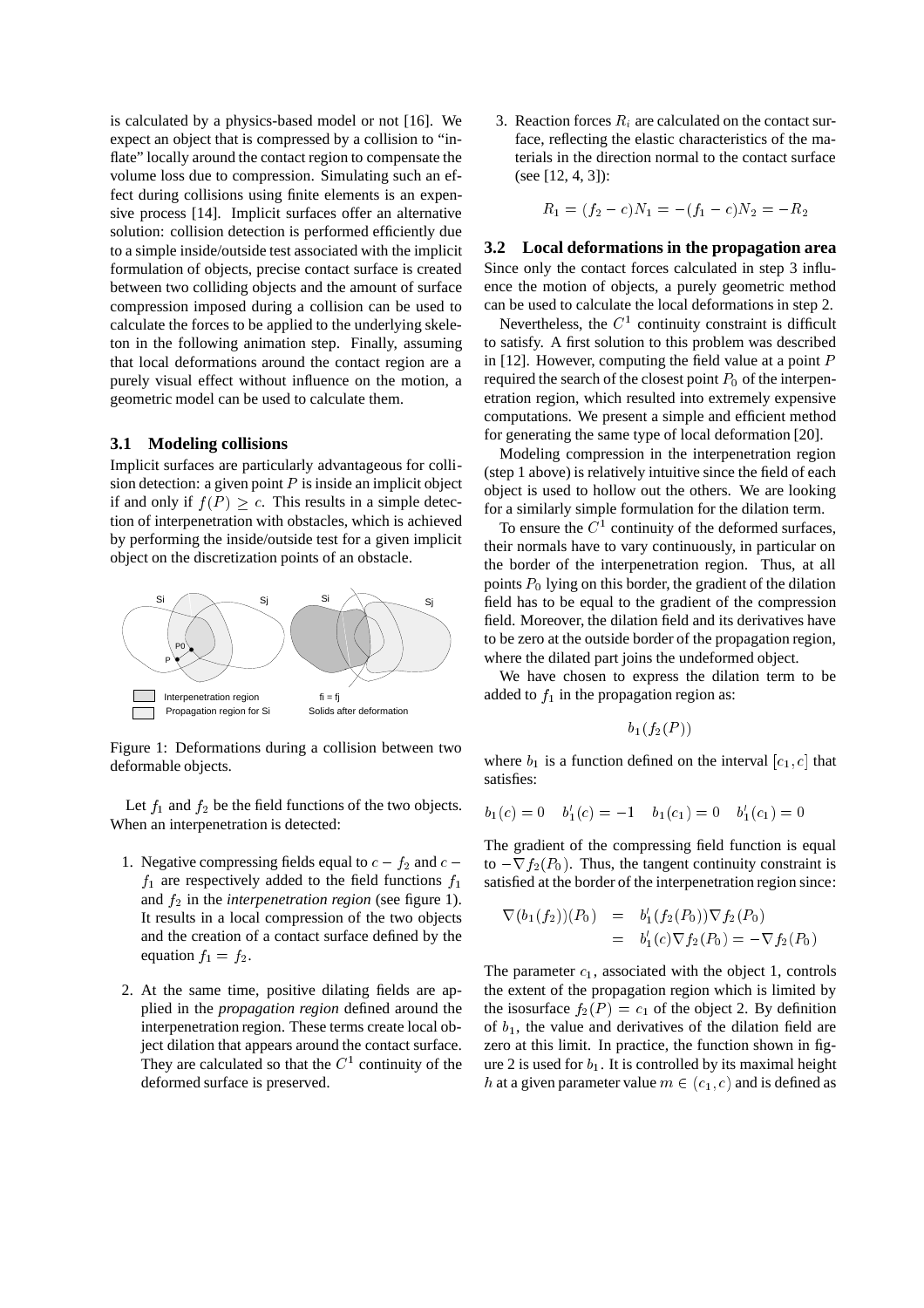

Figure 2: Function modeling dilation.

a union of two cubic functions defined over the intervals  $[c_1, m]$  and  $[m, c]$ .

The advantage of this formulation is its low cost: the modification of the field function at a given point  $P$  in the propagation region only requires an evaluation of  $f_2(P)$ (already known to determine the region  $P$  belongs to) and its combination with the function  $b_1$  given above. There is no longer the need to find the closest point on the border of the interpenetration region. The method can therefore be used during an interactive animation process.

#### **3.3 Anisotropic surface deformation**

The method presented above assumes that surface dilation around the interpenetration region is uniform. However, this is only valid for frontal collisions. In the general case, we expect a higher bump extending for a short distance in the part of the surface in front of the arriving object, and a lower bump extending for a longer distance behind it (see Figure 3b).

This effect can be achieved with our approach by varying the parameter  $c_1$  that defines the size of the propagation region according to the relative velocity of the objects:

$$
c_1(P) = \frac{1}{2}c_0 \left( 1 + \frac{D_2 \cdot \nabla f_1(P)}{\|D_2\| \|\nabla f_1(P)\|} \right)
$$

where  $D_2$  is the velocity vector of object 2 with respect to object 1, and  $c_0$  is a parameter specified for object 1. The dissymmetrical surface dilation that is generated preserves  $C<sup>1</sup>$  continuity of the objects and visually emphasizes their relative motions.



Figure 3: A rigid sphere falls into a deformable block: (a) vertically (b) from the right (dissymmetric bump).

### **4 Control of an Object's Volume**

Unwanted volume variations are exacerbated in implicit surface animation. They are produced by the field blending process during the relative motion of the skeletons, and they may be particularly annoying when the object undergoes separation or fusion.

This section presents a simple solution for controlling the volume of objects defined by implicit surfaces, which is applicable to any field function and isovalue [8, 4]. We first present the method in terms of maintaining an object's volume to a constant value. Then we explain how to extend it to the general case where volume variations are animated by the user.

#### **4.1 Local volume variations**

Suppose the volume of an implicit object has been modified, as in Figure 4 (a), by the relative motion of some skeletons of the implicit layer. A solution for avoiding the variation consists of adjusting the strength of the field functions so that the volume keeps its initial value. However, these adjustments should not be done in areas where the object has not been deformed. As a consequence, volume variations should be detected and treated locally.



Figure 4: (a) Volume variations of an implicit surface generated by point skeletons between two steps of animation. (b) Volume controlled locally in step 2.

We define the *local volume*  $V_i$  associated with a skeleton  $s_i$  as the volume of the skeleton's *territory*  $\mathcal{T}_i$ :

$$
\mathcal{T}_i = \{ P \in \mathbb{R}^3 \mid (f(P) \ge c) \text{ and } (\forall j \ f_i(P) \ge f_j(P)) \}
$$



Figure 5: Approximation of local volumes.

We use the sampling method proposed in [9] for approximating values of local volumes. Each skeleton  $s_i$ contributing to the implicit layer emits a set of sample points in directions that are fixed in its local coordinate system, and are well distributed around it. Sample points stop when they reach either the iso-surface or the border of  $T_i$ . Then, the local volume  $V_i$  is approximated as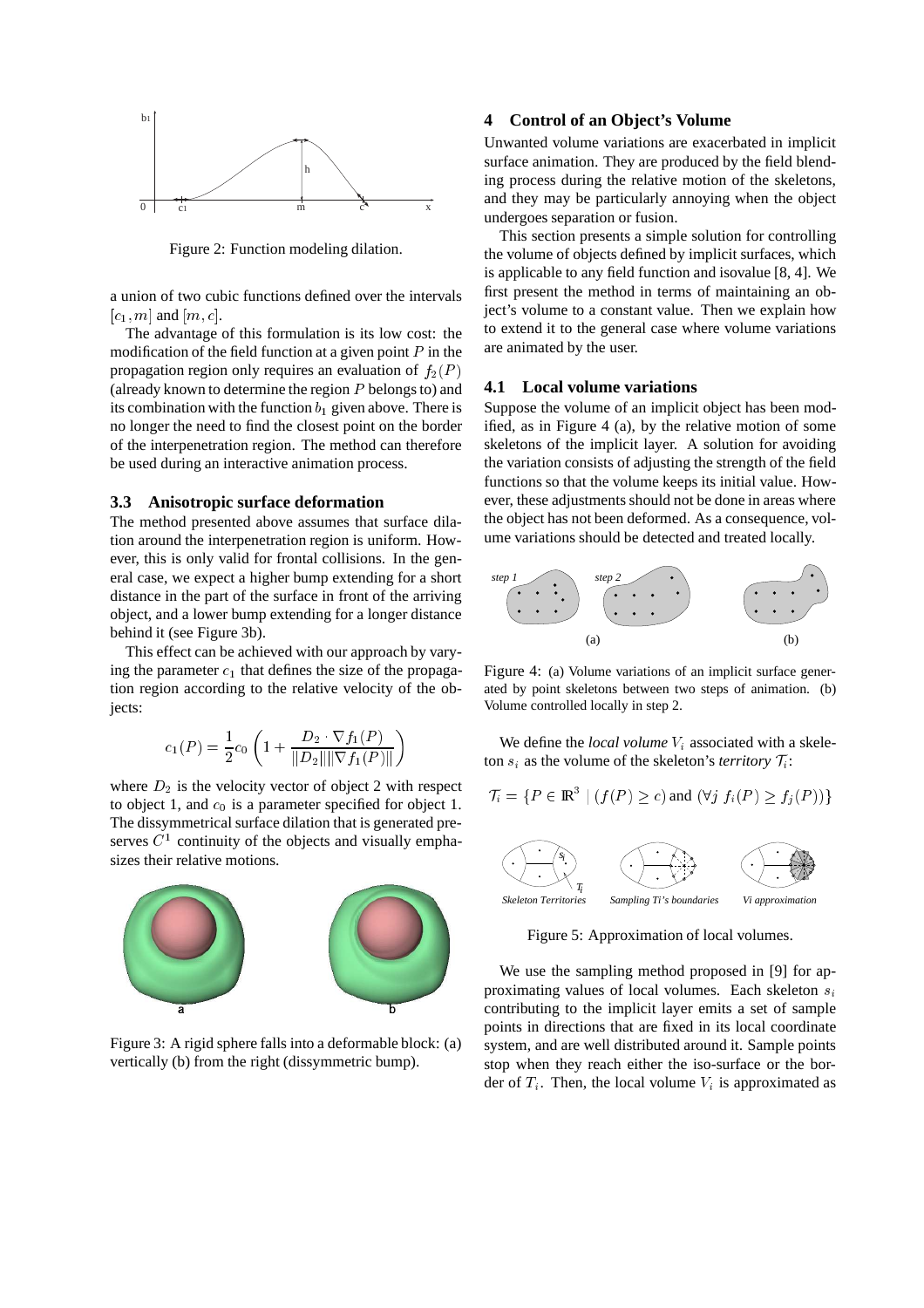the sum of small pyramidal volumes defined around each sample point sent by  $s_i$  (see Figure 5):

$$
V_i = b_i \sum_{P \in \mathcal{P}_i} d(P, s_i)^3
$$

where  $P_i$  is the set of sample points sent by a skeleton  $s_i$ , d is the distance function, and  $b_i$  only depends on the angular distribution of samples for  $s_i$ .

## **4.2 Volume control**

We control local volume variations by associating a proportional-derivative controller to each skeleton. This controller can be seen as a black box that, given the current local volume  $V_{i,t}$  and the value  $V_{i,0}$  to reach or to maintain, outputs an adequate adjustment of the field function  $f_i$  of this particular skeleton.

For our application, the way to modify  $f_i$  must be chosen carefully since the norm of  $f_i$ 's gradient gives the object local stiffness (see the expression of response forces in Section 3). In order to adjust the volume of skeleton territories without modifying the object's physical properties, we combine the original field function with a translation  $\epsilon_{i,t}$ . At each time step, the field originally defined by the decreasing function of the distance  $f_i(P) = F_i(d(P, s_i))$  is replaced by:

$$
f_{i,t} = F_i \left( d(P, s_i) - \epsilon_{i,t} \right).
$$

Since we need regular shape variations, we control the time derivative  $\dot{\epsilon}_{i,t}$  of the translation parameter rather than its value. The inputs of the controller are then the normalized volume variation  $\Delta_{i,t}$  and its time derivative:

$$
\Delta_{i,t} = \frac{V_{i,t} - V_{i,0}}{V_{i,0}} \qquad \dot{\Delta}_{i,t} = \frac{V_{i,t} - V_{i,t-dt}}{V_{i,0} dt}
$$

Its output is:  $\dot{\epsilon}_{i,t} = \alpha \Delta_{i,t} + \beta \Delta_{i,t}$  where  $\alpha$  and  $\beta$  are appropriately chosen parameters.

This method, defined for maintaining a constant volume during an animation, can be extended in order to impose specific volume variations that may be locally specified by the user: the target volumes  $V_{i,0}$  simply have to be changed over time. These capabilities are useful in a broad range of applications, some of which are presented in the next two sections.

#### **5 Animation of Organic Shapes**

Implicit surfaces are particularly well suited to modeling organic forms [19, 2, 24] since they generate a smooth surface around skeletons of arbitrary geometry and topology. We give two examples of animations of such forms based on our layered formalism.

#### **5.1 Coating characters with soft flesh**

Characters such as human figures or animals are usually animated using an articulated structure ie. a hierarchy of rigid links. Adding a layer modeling flesh and skin, that follows the rigid skeleton's motion but generate local surface deformations will greatly improve the visual quality of the animation. In the terminology introduced in Section 2, a character can be modeled using:

- Base structure: an articulated structure animated with key frames, inverse kinematics, or through the use of physically-based animation.
- Implicit layer: each skeleton contributing to the implicit surface is defined in one of the local frames of the base structure.

An extra flesh layer may be added between the base structure and the implicit layer, by defining some mass-points connected by damped springs to elements of the base structure. Using these extra mass-points as some of the skeletons contributing to the implicit layer will add more life to the character [21].

Characters are animated through the general animation algorithm presented in Section 2. Local control of volume variations can be used for animating "muscles" as in [5]. However, the problem of avoiding unwanted blending effects has to be solved.

#### **Avoiding unwanted blending effects**

Using implicit surfaces for character animation requires the use of a *blending graph*, that specifies the manner of combining the contributions  $f_i$  from different parts of a character's skeleton [21, 4]. For example, an arm should be blended with the body at the shoulder while a collision should be detected between a hand and the body. A solution consists in defining a neighboring graph between the different skeletons, and stating that a skeleton's field only blends with contributions from neighboring skeletons. To compute the field value at point  $P$ :

- 1. Compute all the field contributions at point  $P$ ,
- 2. Select the predominant contribution from those of groups of skeletons that blend together,
- 3. Return this value without summing the other field contributions.

This algorithm avoids surface discontinuity during the controlled blending process. However, the method can not guarantee  $\mathcal{C}^1$  continuity everywhere [4].

During the animation, collisions are processed between parts of the implicit surface that do not blend together, using the algorithm described in Section 3 (see Figure 6).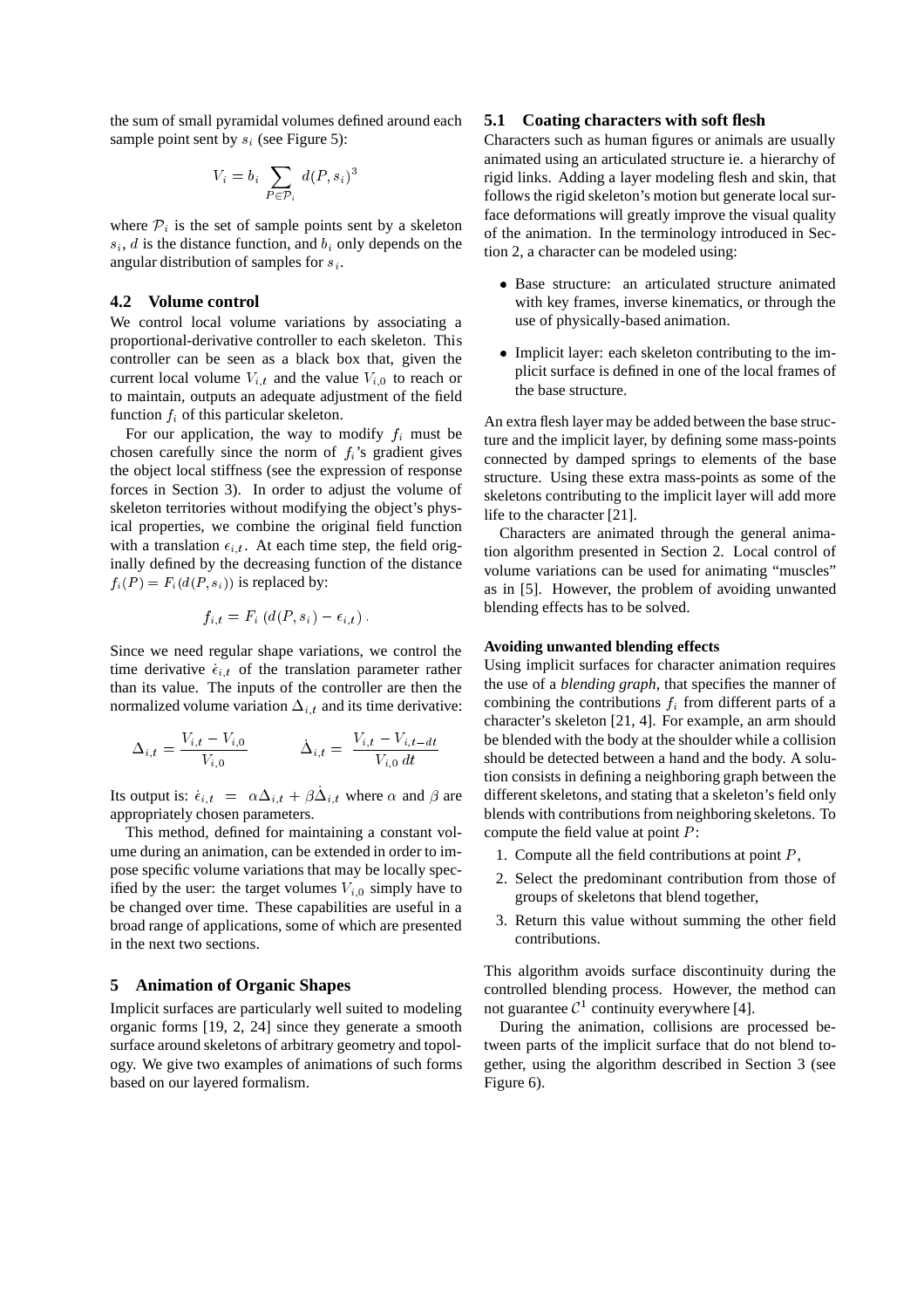

Figure 6: Deformations of a simple character.

# **5.2 Talking Lips**

Lips animation is an important element in the generation of natural looking synthetic actors. Large scale deformations of lips should be synchronized with speech. Local deformations should be generated when they interact with each other or with other objects such as the teeth or a cigarette. The use of implicit surfaces within our layered framework yields a simple solution to this problem. The geometric modeling of realistic lips shapes can be obtained from acquired data by using reconstruction algorithms such as those in [1, 10]. Then, the model is animated using the following structure [15] (see Figure 7):

- Base structure: for each lip, a set of control points located along a "skeleton curve" and animated with key-frames, ensuring synchronization with speech.
- Additional flesh layer: mass-points linked to control points through damped springs of zero rest length.
- Implicit layer: implicit surface whose skeletons are the mass-points of the flesh layer.

When the implicit layer deforms locally due to intercollisions between the lips or to contacts with other objects, response forces are transmitted to the additional flesh layer. The latter's motion thus slightly differs from the prescribed motion of the base structure, adding more life to the animation.

## **6 Animation of Soft Substances**

The soft substance model we present here, first introduced in [8], is a good example for illustrating the capability of implicit surfaces to undergo separation and fusion. It is built from the layered construction by using:

 Base structure: a particle system such as those in [18, 29, 6]. Interactions between particles are modeled by attraction/repulsion forces combined with friction forces.



Figure 7: Animating lips with implicit surfaces

 Implicit layer: an implicit surface defined by point skeletons located on each particle. We use field contributions with relatively large thickness and radius of influence in order to give a smooth aspect to the simulated material even if only a few particles are used. Local volume controllers are associated with each skeleton in order to prevent volume variation.

Animation is computed from the algorithm in Section 2. The next paragraphs explain how we handle separation and fusion of the substance.

#### **Modeling separation**

When the particle system moves and deforms, a piece of substance may separate into several components, due to the relative motion of point skeletons defining the surface. However, if these disconnected chunks come back close to each other, they will blend rather than collide, since they are considered to be parts of the same surface. This artifact is related to the unwanted blending problem referred earlier. However, the problem is more complicated here since the blending properties between the set of point skeletons must change during the animation.

Our solution is based on the computation of a time varying blending graph. At each animation step, the current blending graph is stored as a list of neighbors, so called "blending list", associated with each point skeleton. Processing unwanted blending is done by reducing blending lists each time the implicit surface breaks into disconnected components that must not blend anymore.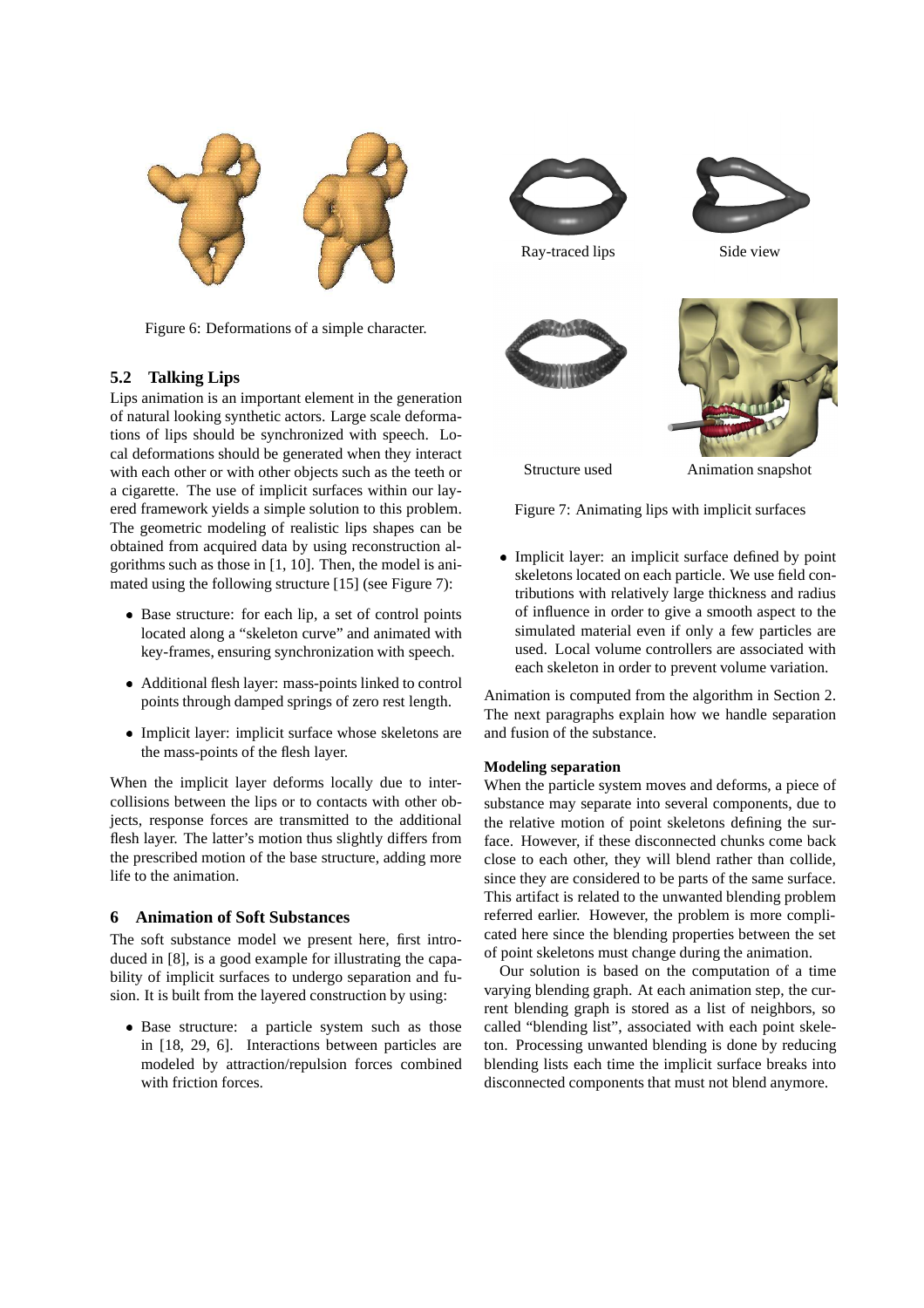#### **Modeling fusion under compression**

Blocks of soft substance such as clay or dough merge under compression forces that exceed a specified threshold. This behavior can easily be simulated with our model by defining a *fusion threshold* for the substance. Each time compression forces along a contact surface between two skeleton territories exceed the fusion threshold, blending lists are merged. At the next time step, fields from the two pieces will then locally blend in this area, while collisions will still be computed between the rest of the components as illustrated in Figure 8.



Figure 8: Progressive fusion under compression.

For handling substances that immediately merge after a collision such as in Figure 9, the fusion threshold is set to zero. Here, volume preservation is essential. Otherwise, a very large and sudden increase of volume would be produced between the two last frames.



Figure 9: Soft substance grabbed away by pliers.

## **7 Conclusion**

This paper has presented a general framework for building layered deformable models with implicit surfaces. Particularly well suited to a layered construction, implicit surfaces can be used for coating any base structure that moves over time. It defines a smooth surface around it that can be used for rendering, and offers simple yet precise processing of collision and contact. Moreover, control of deformed objects' volume is possible, even when the objects undergo significant changes such as separation or fusion.

We have illustrated this framework by detailing two very different applications: the animation of organics shapes, for which the skeleton keeps a well defined structure when animated, and the simulation of soft substances performing separation and fusion, for which the skeleton – a set of particles – is totally unstructured.

The first application could lead to interesting developments in the character animation area. Our layered framework offers a compact way of modeling both geometry and the physical characteristics of simplified human figures. Local adjustments of volume through time can be used for generating more expressive animations. Lastly, the capability of processing collisions and contacts between a character and other objects of the scene would be an essential benefit of our approach.

For the second application (animation of soft substances) we are currently experimenting with an adaptive algorithm based on particle division/fusion for optimizing the animation of the base structure modeled with smoothed particles [6]. In this framework, we developed a new approach, called "active implicit surface", for modeling the implicit layer [7].

#### **Acknowledgments:**

I wish to thank the students who have worked with me on the material presented here: Agata Opalach for the local deformation model and its applications to character animation; Nicolas Tsingos for the interactive sampling of skeleton-based implicit surfaces and for the animation of talking lips; Mathieu Desbrun for the control of an object's volume and the animation of soft substances. Many thanks to Jean-Dominique Gascuel who supervised the integration of all this work in our animation platform and who greatly helped with his comments. Thanks to Mathieu Desbrun and Gilles Debunne for rereading the paper.

#### **References**

- [1] Eric Bittar, Nicolas Tsingos, and Marie-Paule Gascuel. Automatic reconstruction of unstructured 3d data: Combining medial axis and implicit surfaces. *Computer Graphics Forum*, 14(3):457–468, September 1995. Proceedings of Eurographics'95, Maastricht, the Netherlands.
- [2] Jules Bloomenthal. Skeletal design of natural forms. *PHD Thesis*, The University of Calgary, January 1995.
- [3] Jules Bloomenthal, editor. *Introduction to Implicit Surfaces*. Morgan Kaufmann, July 1997.
- [4] Marie-Paule Cani-Gascuel and Mathieu Desbrun. Animation of deformable models using implicit surfaces. *IEEE Transactions on Visualization and Computer Graphics*, 3(1):39–50, March 1997.
- [5] John E. Chadwick, David R. Haumann, and Richard E. Parent. Layered construction for deformable animated characters. *Computer Graphics*, 23(3):243–252, July 1989.